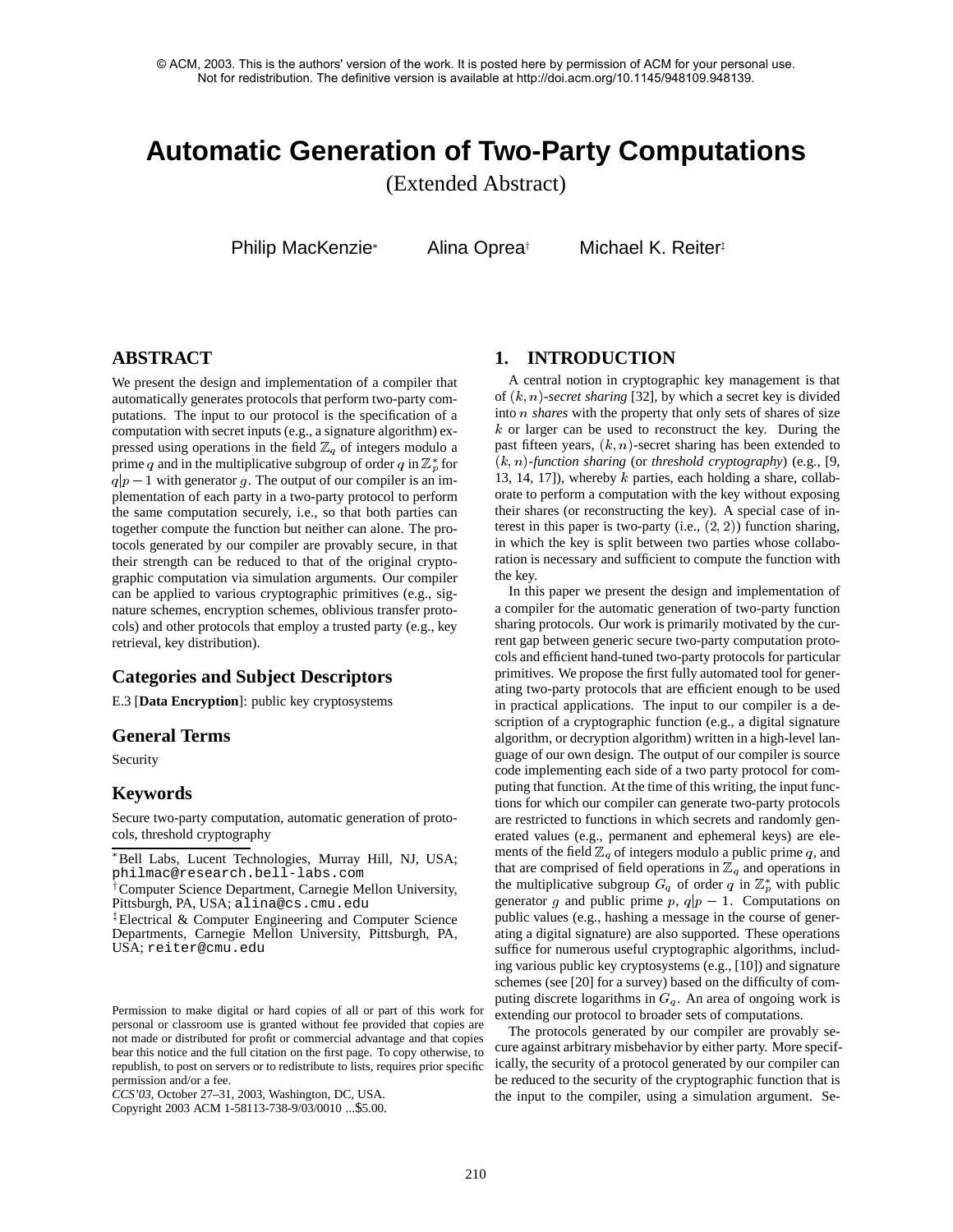curity additionally relies on other assumptions, which in our present implementation includes both random oracles [4] and cryptographic assumptions such as decision composite residuosity [29]. Further, for any function with a secret input parameter (typically a long-term private key), the two-party protocol output from our compiler requires that shares of this secret parameter be predistributed to the two parties that are to run the protocol. That is, our compiler generates two party protocols that assume a trusted third party for sharing long-term secrets; removing this assumption is an area of ongoing work.

Another motivation of our work is the prior research toward preventing misuse of a cryptographic key by requiring the consent of a partially [21, 8] or fully [16] trusted server before the key can be used. A common approach to make the server non-bypassable is to share the key between its intended user and the server, and for the user and server to jointly compute cryptographic operations using (2; 2)-function sharing. A goal of this research is to provide a tool by which a new cryptographic function (e.g., any of the literally hundreds of signature schemes in [20]) can be protected in this sense through the automatic, and even dynamic, generation of a server-assisted protocol for the function. More generally, we intend to explore compilation as a means for making two-party (and, in the future, multiparty) computation a "commodity tool" for other cryptographic applications and scientific research.

A precursor to our compilation process is the assembly of a repertoire of "building block" protocols for basic two-party computations, e.g., addition of shared secrets (yielding a shared result), multiplication of shared secrets, multiplicative inversion of a shared secret, and so forth. Additional building blocks are included to translate shares in one representation to another, i.e., from additive shares to multiplicative shares and back. These translations are required since, for example, the most efficient protocol for adding shared secrets employs additive shares, whereas the most efficient protocol for inverting a shared secret employs multiplicative shares. The compilation process itself begins with parsing the input function into a tree with nodes being operations and edges representing data flows between operations. In addition, each edge is annotated with an indication of whether the value on that edge is to be public or kept secret. Additional nodes are inserted to translate shared secrets in one representation to the other as necessary, and to reveal (i.e., make public) values that are allowed to be revealed. Finally, the tree is traversed to emit building block protocols that together perform a two-party computation of the input function.

# **2. RELATED WORK**

Techniques for generic secure two-party computation (e.g., [35]) provide a recipe for designing secure two-party protocols for a much larger class of functions than our compiler can accommodate. However, the protocols that result from these general techniques are too inefficient to be useful in practice, and we know of no efforts to implement these techniques (or more specialized techniques) within a tool for generating protocol implementations automatically. The goal of our compiler is to generate practical protocols for a restricted but interesting class of functions, and to explore optimizations that make them useful even in performance-sensitive applications.

As discussed in Section 1, we are primarily motivated by the

generation of two-party protocols for computing digital signatures or decrypting ciphertexts of a public key cryptosystem. As such, the protocols our compiler generates fall within the general framework of *threshold cryptography*, which explores specialized protocols for implementing shared signing or decryption more efficiently than via general secure multiparty computation (e.g., [9, 13, 14, 17]). Within this category of work, proposed two-party protocols include those for performing two-party RSA computations [9] (see also [3]), two-party DSA [22] and two-party Schnorr [25], for example. At the time of this writing, our compiler can be used to *automatically* generate provably secure protocols for two-party DSA and Schnorr signing, albeit at some loss in performance over prior hand-tuned proposals, and for all other discrete-log based signature schemes of which we are aware (notably the hundreds of variations surveyed in [20]). In the future, we plan to extend our compiler to automatically generate two-party protocols for RSA-based operations (e.g., [31, 11]).

Implementations of specific threshold cryptosystems and signature schemes have been developed in the context of several systems (e.g., [30, 36], and specifically [21, 8, 25] for the twoparty case) and have been built into general-purpose toolkits for broader use [34, 1]. We know of no such toolkit for twoparty threshold cryptography, much less any prior work on compilers for automatically generating two-party protocols.

More distantly related is work in the automatic generation of protocols for establishing a shared cryptographic key between two parties, possibly with the assistance of a third party (e.g. [33]). We emphasize that this work involves *key exchange* protocols using cryptographic primitives (encryption, signatures) as abstract building blocks, without consideration of the specific construction of these primitives. In contrast, here we show how to automatically generate two-party protocols for implementing specific digital signing or decryption algorithms, as well as other cryptographic algorithms of interest.

### **3. GOALS**

As described in Section 1, the goal of our compiler is to automatically generate efficient, provably secure two-party protocols for an interesting class of cryptographic functions. In our current version of the compiler, the *input function* is restricted to computations expressed using selection of random elements from  $\mathbb{Z}_q$  for q a public prime; multiplication, multiplicative inversion, addition, and additive inversion over  $\mathbb{Z}_q$ ; and the generation and multiplication of elements of the multiplicative subgroup  $G_q$  of order q in  $\mathbb{Z}_p^*$  with public generator g and public prime p,  $q|p-1$ . In addition, the computation is permitted to (and will generally) input one or more "secret" parameters that are elements of  $\mathbb{Z}_q$ , and public auxiliary inputs (e.g., a message to be signed in a digital signature computation). These computations include, for example, many "discrete-log based" signature schemes and encryption schemes, i.e., schemes whose security is based on the difficulty of computing discrete logarithms to base g in  $G_q$ . The compiler assumes that all inputs to the computation (except for  $g, p$  and  $q$ ) and all intermediate results are to be secret; only the values output from the computation (or that are derivable from that output) are permitted to be public.

We denote the two participating parties in our protocol by A and B. The output of the compiler is two algorithms (source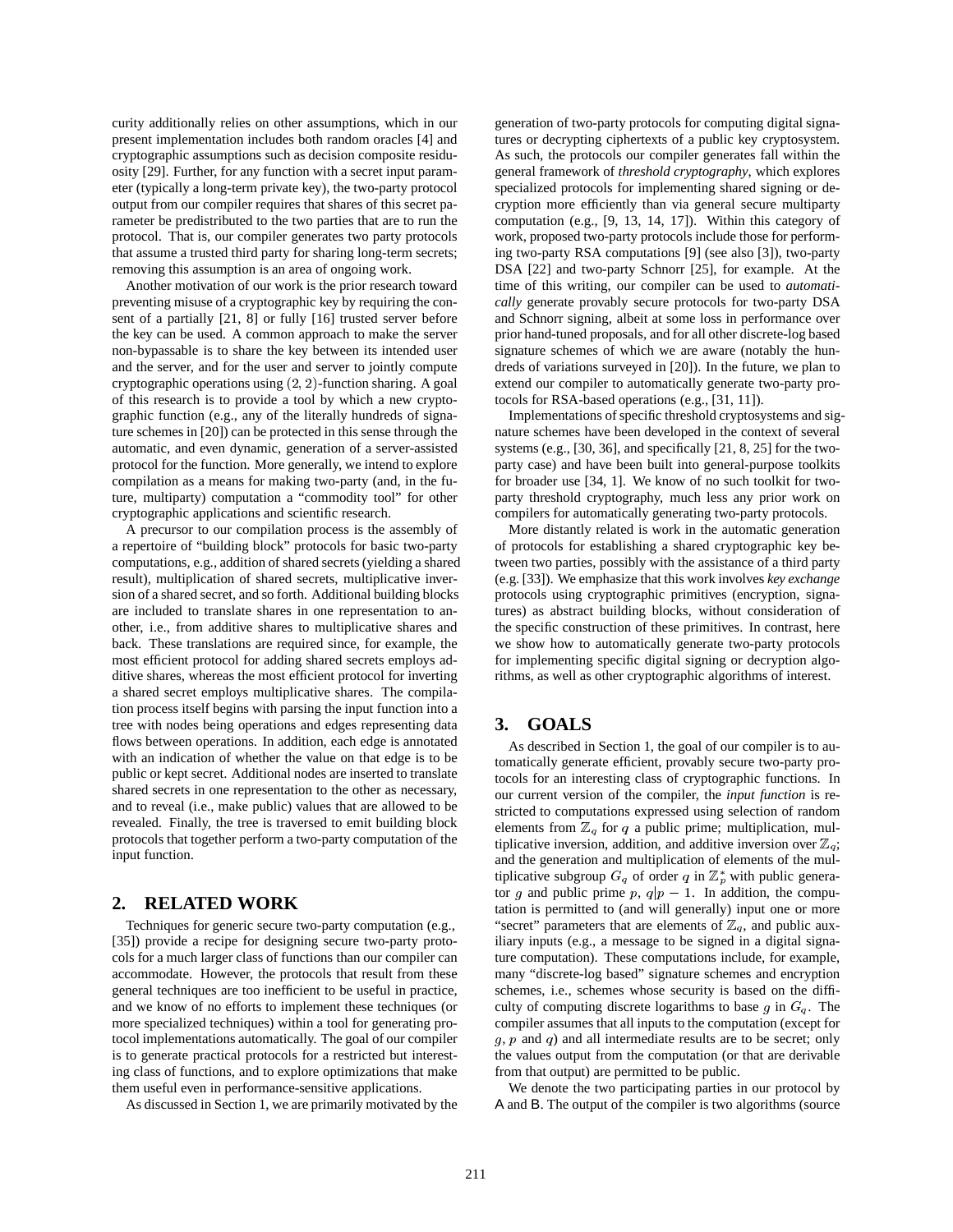code), one for A and one for B. The input to each party consists of the public parameters of the system, its own public and secret parameters, public parameters of the other party and commitments of the secret parameters of the other party. More formally, the A algorithm expects the following inputs:

- common public inputs, including  $g, q, p$ , and the auxiliary inputs;
- private input  $x_A \in \mathbb{Z}_q$  per "secret" parameter x to the input function;
- private/public key pair  $(s k_A, p k_A)$  of a semantically secure encryption scheme  $\mathcal E$  (with additional properties; see Section 4.2);
- B's public key  $pk_B$  of  $\mathcal{E}$ ;
- and B's commitment  $\bar{x}_B$  for each secret parameter x to the input function, which in our case is an encryption of  $x_B$  under  $pk_B$ , i.e.,  $\bar{x}_B \leftarrow E_{pk_B} (x_B)$ .

B expects an analogous set of inputs.

The execution of the two party protocol is started by A. This initiates an interactive protocol in which each of the parties sends messages that contain partial results of its computation to the other party. The protocol runs until either one of the parties aborts or A outputs the result of the input computation. In the case of two-party signature generation, the output value is the signature generated jointly by A and B. If A and B run to completion without aborting, the output produced by A is the same as the input function to the compiler would have produced, provided that for each secret input  $x$ , either  $x_A + x_B \equiv_q x$  or  $x_A x_B \equiv_q x$ .

We emphasize that A and B require  $x_A$  and  $x_B$  as inputs, respectively, for each input parameter  $x$  marked as "secret" to the function input to the compiler. In addition, B is given  $pk_A$ ,  $sk_B$ , and  $\bar{x}_A$ , whereas A is given  $pk_B$ ,  $sk_A$ , and  $\bar{x}_B$ . The generation and distribution of these values is outside the scope of our compiler, and must be achieved via some other means, presumably by a trusted third party. Eliminating reliance on a third party for initialization is a planned area of future work.

# **4. COMPILER DESIGN**

This section describes the design of our compiler and some implementation choices, using the DSA signature scheme as an example. Figure 1 presents a high-level overview of the compiler structure. The output of the compiler (the two algorithms for A and B) is generated from a collection of component protocols, called *building blocks*, and from an input file specified by the user. The component protocols correspond, intuitively, to arithmetic operations, and they are further decomposed into *primitive protocols* that are protocols with at most one interaction between the two parties. The input file contains the specification of a computation that will be transformed into a two-party protocol. Below, we take a bottom-up approach in detailing the compilation process.

## **4.1 Compiler Input**

The input to our compiler is the specification of a computation given in a high level language that was created for this purpose. The language consists of keywords  $p$ ,  $q$ ,  $q$ ,  $p$ ARAMS, START, RETURN, SECRET, PUBLIC, RANDOM, MULT and ADD,



**Figure 1: Compiler structure**

and operators + (addition in  $\mathbb{Z}_q$ ), \*, ~ (multiplicative inversion in  $\mathbb{Z}_q$ ),  $\wedge$  (exponentiation in  $G_q$  with public base), % (reduction mod a public parameter) and  $=$  (assignment). The binary operator  $*$  is overloaded and can be used to multiply elements in  $\mathbb{Z}_q$  or in  $G_q$  (it can be inferred from the context in which group the multiplication is done). Keywords MULT and ADD specify the type of sharing of a secret (multiplicatively or additively, respectively) and are optional. We require that keywords PARAMS, START and RETURN appear in the description file of each function in this exact order. For example, the input file for generating the two-party DSA signature scheme is given in Figure 2(a).

By convention, every variable is assumed to be secret, unless it is declared PUBLIC or returned in RETURN. In the example in Figure 2(a),  $k$  is secret, whereas  $r$  and  $s$  are public as being output of the computation. In addition, every input parameter is assumed to be an element of  $\mathbb{Z}_q$ , and RANDOM generates a random element of  $\mathbb{Z}_q$ . The computation itself begins after START and ends at RETURN. It can consist of arbitrarily many steps, with the restriction that each expression is generated by the context-free grammar from Figure 2 (b) (id here replaces any valid variable name using standard conventions).

| PARAMS                          | $S \rightarrow id = E$                  |
|---------------------------------|-----------------------------------------|
| SECRET $x$ ADD                  | $E \rightarrow T+E   T  $ RANDOM        |
| PUBLIC m                        | $T \rightarrow F^*T \mid F \% T \mid F$ |
| <b>START</b>                    | $F \rightarrow \sim F   B \wedge F   B$ |
| $k =$ RANDOM                    | $B \rightarrow id \mid E$               |
| $r = g \wedge k \mathbin{\%} q$ |                                         |
| $s = \sim k * (m + x * r)$      |                                         |
| RETURN $(r, s)$                 |                                         |
| (a)                             |                                         |

**Figure 2: (a) Input file for DSA signature, (b) Grammar for generating expressions**

### **4.2 Primitive protocols**

The output of our compiler, i.e., the two-party protocol implemented by two algorithms for A and B, is constructed using a collection of primitive protocols. Intuitively, these primitive protocols define the "instructions" that are composed to generate the compiler's output. Each primitive protocol consists of at most one message, and has an *initiator*. The initiator's input to a primitive protocol includes one or more of its secret values, its commitments to those secret values, the other party's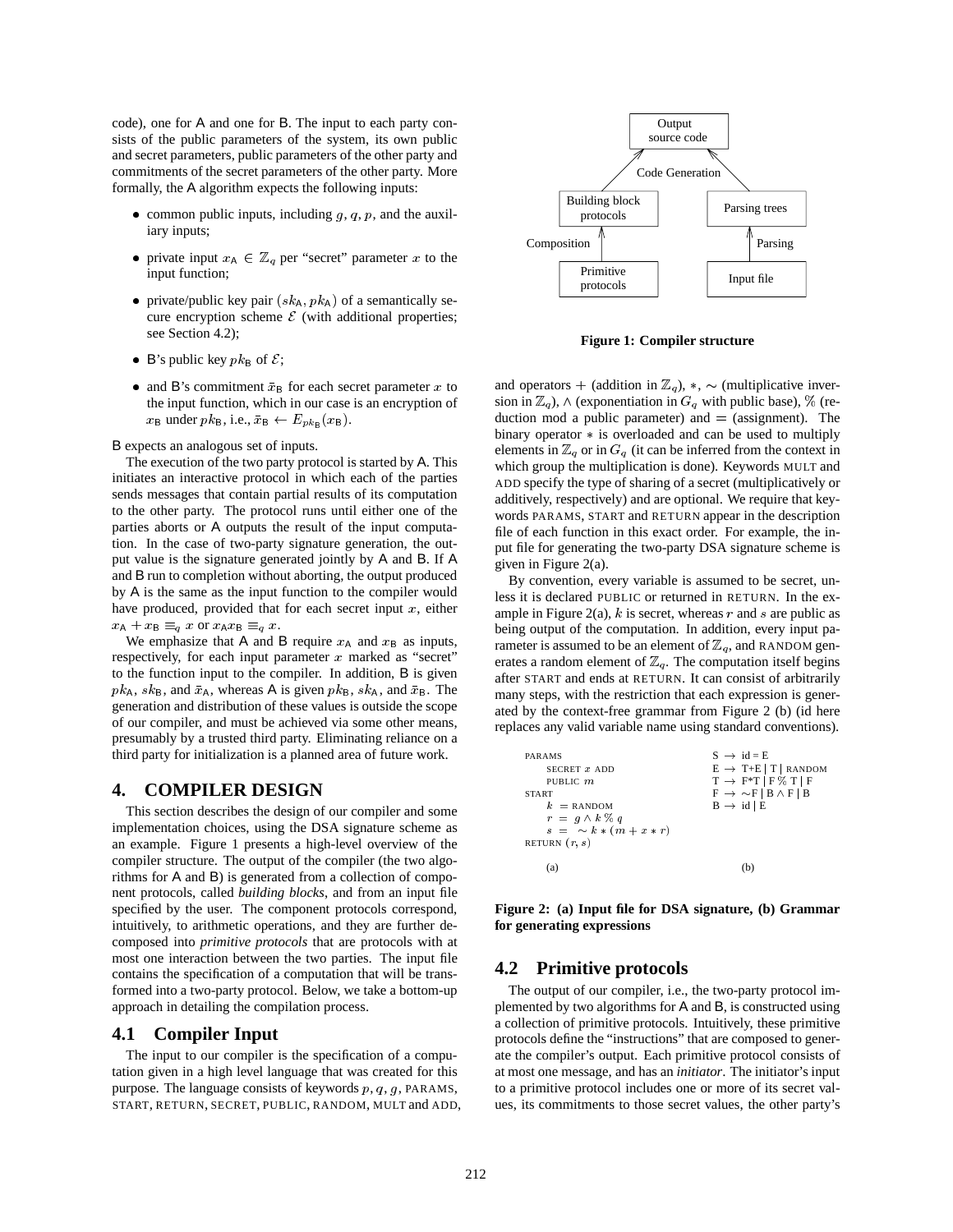commitments to its secret values, and possibly public values. The other party can employ corresponding values of its own, as well, though in most primitive protocols, this party works only with commitments from the initiator and public values; in all but two protocols, its own secrets are not employed.

A table specifying each of the primitive protocols is shown in Figure 3. The terminology we used for protocol names is as follows: Add, Mult, Inv, Exp, ModQ refer to the arithmetic operations performed; Add2Mult and Mult2Add refer to the conversion from additive to multiplicative sharing of a secret and the reverse; Rev means that the protocol has a public output; S/P stands for one of the input parameters being secret/public and we can have combinations of the form SS, SP if the protocol has two parameters; Dup means that the protocol has no functionality (its output is equal to its input).

This table specifies the primitive protocols in which A is the initiator. Those when B is the initiator are symmetric. For each protocol, the number of messages, either zero or one, is shown; when a message is sent it is always sent by the initiator. The next columns specify each party's inputs to the protocol, and the preconditions that it must know to be true in order to execute the protocol. Note that in some cases, the preconditions cannot be directly verified by the party who must be convinced of them. For example, B may be required to know that  $D_{s k_A}(\bar{x}_A)$  (i.e., the decryption of  $\bar{x}_A$  under private key  $s k_A$ ) is less than some value, even though B does not know  $s_{A}$ . This simply means that this fact will need to be *proven* to B (via a zero-knowledge proof) within another protocol (e.g., ModQ) if B cannot otherwise infer it, before B will execute the protocol for which this is a precondition. Each primitive protocol gives each party additional outputs, also shown, and enables that party to conclude the specified postconditions for those outputs. As a simple example, consider the second protocol listed in the table, called  $AddSS(x_A,$  $y_A$ ) (adds two secrets). In this protocol, A begins with values  $x_A$  and  $y_A$  with commitments (ciphertexts)  $\bar{x}_A$  and  $\bar{y}_A$ ; B also knows these commitments. Moreover, both A and B know that  $D_{s k_A}(\bar{x}_A) + D_{s k_A}(\bar{y}_A) \leq R$  for some value R (more on this below). After this protocol (involving no messages), A will possess a new value  $z_A = x_A + y_A$  and commitment  $\bar{z}_A$  for it, and B will also possess  $\bar{z}_A$ . Moreover, each of them will know that  $D_{s k_A}(\bar{z}_A) \leq R$ .

The commitments of shares are generated using a semantically secure public key encryption scheme  $\mathcal E$  with encryption algorithm  $E$  and decryption algorithm  $D$  that in addition have a homomorphic property. For a given public key  $pk$ , we denote by  $M_{pk}$  the plaintext space, which we assume is a range of integers  $\{0, 1, \ldots, t\}$  with  $t > q^l$ . (Typically  $l = 6$ , e.g., for q of 160 bits and the public key of 1024 bits.) We use  $C_{pk}$ to denote the ciphertext space. We require that there exists an efficient additive operation  $+_{pk}$  :  $C_{pk} \times C_{pk} \rightarrow C_{pk}$  and a multiplicative operation  $\times_{pk}$  :  $C_{pk} \times M_{pk} \rightarrow C_{pk}$  such that:

- $\forall m_1, m_2 \in M_{pk}: m_1 + m_2 \in M_{pk} \Rightarrow$  $D_{sk}(E_{pk}(m_1) +_{pk} E_{pk}(m_2)) = m_1 + m_2$
- $\bullet \ \forall m_1, m_2 \in M_{pk}: m_1m_2 \in M_{pk} \Rightarrow$  $\sim$  sk ( $\sim$   $m$ k ( $m$ )  $m$   $m$   $m$   $m$   $m$   $m$   $m$   $m$   $m$

We observe that the existence of  $+_{pk}$  implies the existence of  $x_{pk}$ . Several examples of cryptosystems supporting these additional operations exist [5, 24, 28, 29]. In our implementation, we use the Paillier cryptosystem [29] whose security is based on the composite residuosity problem, but any of the above-mentioned cryptosystems could be used instead.

In Figure 3, R denotes the largest number in  $M_{pk_A} \cap M_{pk_B}$ and is used to ensure that some values are in the plaintext range of both the encryption schemes used.



#### **Figure 4: InvS protocol**

For illustration, we present an example of a primitive protocol: Inv $S(x_A)$  (inverts a secret) in Figure 4. In the protocol, A's input is a value  $x_A$  and commitment  $\bar{x}_A = E_{p k_A}(x_A)$ , whereas B's input is only  $\bar{x}_A$ . After executing the protocol, A will have a share  $z_A = x_A^{-1} \in \mathbb{Z}_q$  and its commitment  $\bar{z}_A = E_{pk_A}(z_A)$ . B's output will consist only of the commitment  $\bar{z}_A$ . A generates a zero knowledge proof  $\Pi_A$ , in which it proves to B that  $D_{sk_{\mathsf{A}}}(\bar{z}_{\mathsf{A}})=(D_{sk_{\mathsf{A}}}(\bar{x}_{\mathsf{A}}))^{-1} \bmod q$ . B verifies the proof using the polynomial time algorithm Verifier. The proof  $\Pi_A$  is omitted due to space limitations, but will be included in the full version of this paper.

# **4.3 Building Block Protocols**

The fine granularity of the primitive protocols described in Section 4.2 offers many opportunities for experimenting with how to construct the most efficient two-party protocols for a given input computation. As an initial exploration into this space, however, our work so far has focused on only one simple way of combining them to reach the given input computation. The technique we have explored thus far is to compose primitive protocols into larger two-party *building block* protocols that implement certain operations on shared secrets. Then, our compiler emits its output using building blocks, rather than emitting instances of primitive protocols directly.

Working with building blocks is more intuitive—and easier to prove things about—than working with primitive protocols directly, since each building block corresponds to a basic operation on shared secrets such as addition, multiplication, inversion, modular reduction, exponentiation or generation of random secrets in the input computation. Two additional building blocks perform conversion from additive shares to multiplicative shares of a secret and the other way around. These are necessary as each building block requires the input secret(s) to be shared in the proper way (either additively or multiplicatively). Building blocks are constructed via composition of primitive protocols:

DEFINITION 4.1. Let  $P_1$  and  $P_2$  be two-party protocols. *Then*  $P = P_1 \parallel P_2$  *is a two-party protocol in which protocols*  $P_1$  *and*  $P_2$  *are executed sequentially, starting with*  $P_1$  *. We call*  $P$  *the sequential composition of*  $P_1$  *and*  $P_2$ *.*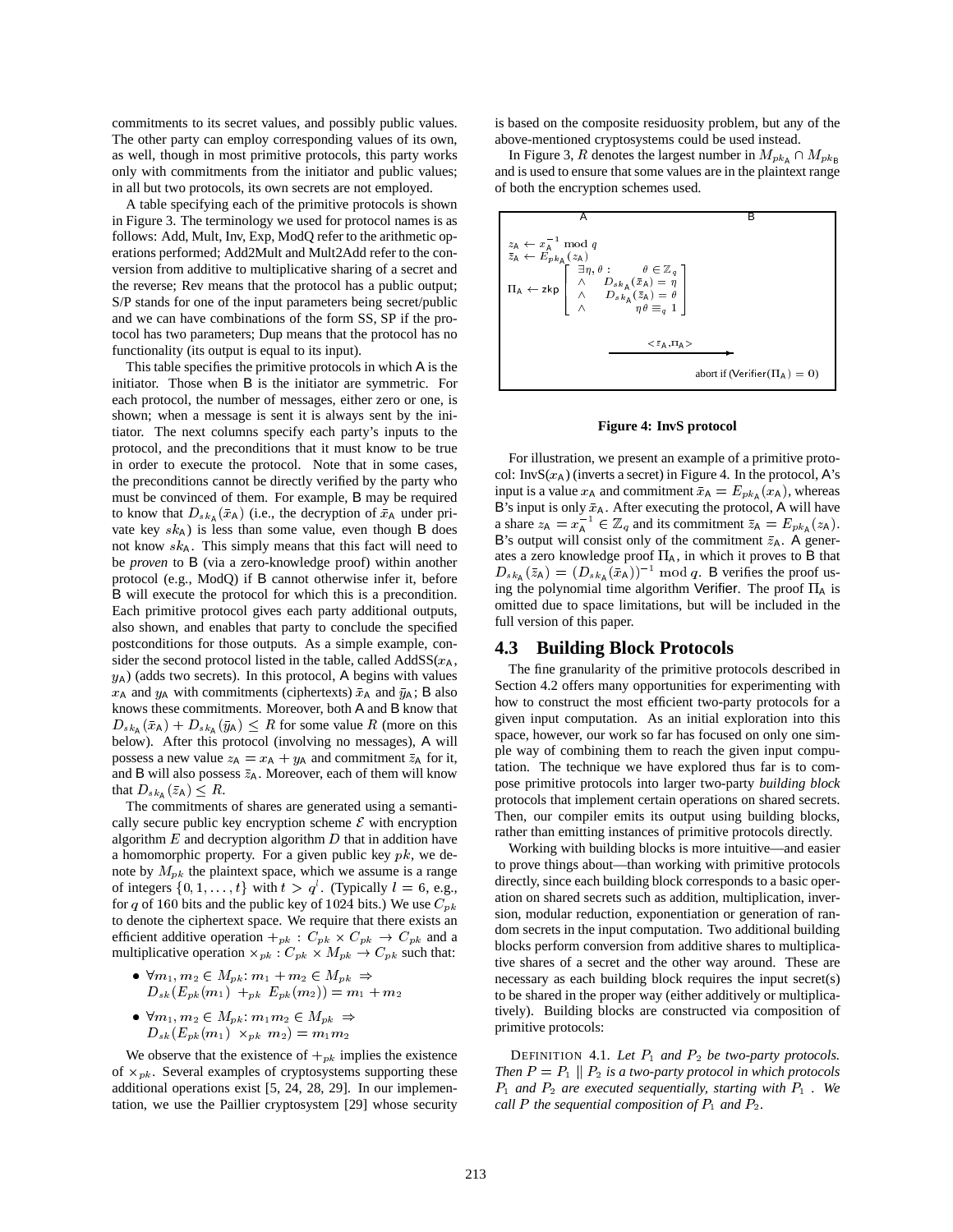| Protocol                                      | <b>Msgs</b>      | Party | Input                                  | Preconditions                                                                                                                                                               | Output                                                             | Postconditions                                                                                                                                                                                                                                           |
|-----------------------------------------------|------------------|-------|----------------------------------------|-----------------------------------------------------------------------------------------------------------------------------------------------------------------------------|--------------------------------------------------------------------|----------------------------------------------------------------------------------------------------------------------------------------------------------------------------------------------------------------------------------------------------------|
| Generate()                                    |                  | А     |                                        |                                                                                                                                                                             | $z_A$ , $\overline{z}_A$                                           | $\overline{D_{s\,k_{\mathsf{A}}\,}(\bar{z}_{\mathsf{A}})}=z_{\mathsf{A}}$<br>$z_A \in \mathbb{Z}_q$                                                                                                                                                      |
|                                               |                  | в     |                                        |                                                                                                                                                                             | $\bar{z}_{\rm A}$                                                  |                                                                                                                                                                                                                                                          |
| AddSS $(x_A, y_A)$                            | $\mathbf{0}$     | Α     | $x_A, \bar{x}_A$                       | $D_{s\,k_{\mathsf{A}}}(\bar{x}_{\mathsf{A}})=x_{\mathsf{A}}$                                                                                                                | $z_A, \bar{z}_A$                                                   | $z_A = x_A + y_A$                                                                                                                                                                                                                                        |
|                                               |                  |       | $y_A, \bar{y}_A$                       | $D_{s k_{\rm A}}(\bar{y}_{\rm A}) = y_{\rm A}$                                                                                                                              |                                                                    | $D_{s\,k_{\rm A}}(\bar{z}_{\rm A})=z_{\rm A}$                                                                                                                                                                                                            |
|                                               |                  | B     | $\bar{x}_{A}$<br>$\bar{y}_\mathsf{A}$  | $\frac{x_{\mathsf{A}} + y_{\mathsf{A}} \leq R}{D_{s k_{\mathsf{A}}}(\bar{x}_{\mathsf{A}}) + D_{s k_{\mathsf{A}}}(\bar{y}_{\mathsf{A}}) \leq R}$                             | $\overline{z}_A$                                                   | $D_{s k_{\text{A}}}(\bar{z}_{\text{A}}) = D_{s k_{\text{A}}}(\bar{x}_{\text{A}}) + D_{s k_{\text{A}}}(\bar{y}_{\text{A}})$                                                                                                                               |
| $AddSP(x_A, y)$                               | $\boldsymbol{0}$ | Α     | $x_A, \bar{x}_A$                       | $D_{s\,k_{\rm A}}\left(\bar{x}_{\rm A}\right)=x_{\rm A}$                                                                                                                    | $z_A$ , $\overline{z}_A$                                           | $z_{\rm A}=x_{\rm A}+y$                                                                                                                                                                                                                                  |
|                                               |                  |       | $\boldsymbol{y}$                       |                                                                                                                                                                             |                                                                    |                                                                                                                                                                                                                                                          |
|                                               |                  | В     | $\bar{x}_A$<br>$\boldsymbol{y}$        | $\frac{x_{\mathsf{A}}+y\leq R}{D_{sk_{\mathsf{A}}}(\bar{x}_{\mathsf{A}})+y\leq R}$                                                                                          | $\overline{z}_{\mathbf{A}}$                                        | $\frac{D_{s\,k_{\rm A}\,}(\bar{z}_{\rm A})\,=\,z_{\rm A}}{D_{s\,k_{\rm A}\,}(\bar{z}_{\rm A})\,=\,D_{s\,k_{\rm A}\,}(\bar{x}_{\rm A})\,+\,y}$                                                                                                            |
| Mult $SS(x_A, y_A)$                           | 1                | Α     | $x_A, \bar{x}_A$                       | $D_{s\,k_{\rm A}}\left(\bar{x}_{\rm A}\right)=x_{\rm A}$                                                                                                                    | $z_A$ , $\overline{z}_A$                                           | $z_A = x_A y_A \mod q$                                                                                                                                                                                                                                   |
|                                               |                  |       | $y_A, \bar{y}_A$                       | $D_{s\,k_{\rm A}}(\bar{y}_{\rm A})=y_{\rm A}$                                                                                                                               |                                                                    | $D_{s\,k_A}(\bar{z}_A)=z_A$                                                                                                                                                                                                                              |
|                                               |                  | В     | $\bar{x}_{\rm A}$<br>$\bar{y}_A$       | $\frac{x\overset{\wedge}{\otimes}y_{\mathsf{A}}\leq R}{D_{s\,k_{\mathsf{A}}}\left(\bar{x}_{\mathsf{A}}\right)D_{s\,k_{\mathsf{A}}}\left(\bar{y}_{\mathsf{A}}\right)\leq R}$ | $\bar{z}_{\rm A}$                                                  | $D_{s k_{\text{A}}}(\bar{z}_{\text{A}}) \equiv_{q} D_{s k_{\text{A}}}(\bar{x}_{\text{A}}) D_{s k_{\text{A}}}(\bar{y}_{\text{A}})$                                                                                                                        |
| Mult $SP(x_A, y)$                             | $\mathbf{0}$     | Α     | $x_A, \bar{x}_A$                       | $D_{s\,k_{\rm A}}\left(\bar{x}_{\rm A}\right)=x_{\rm A}$                                                                                                                    | $z_A$ , $\overline{z}_A$                                           | $z_{\rm A} = x_{\rm A} y$                                                                                                                                                                                                                                |
|                                               |                  |       | $\boldsymbol{y}$                       |                                                                                                                                                                             |                                                                    | $\frac{D_{s\,k_{\rm A}}(\bar{z}_{\rm A})=z_{\rm A}}{D_{s\,k_{\rm A}}(\bar{z}_{\rm A})=D_{s\,k_{\rm A}}(\bar{x}_{\rm A})y}$                                                                                                                               |
|                                               |                  | В     | $\bar{x}_{A}$<br>$\boldsymbol{y}$      | $\frac{x_{\mathsf{A}} y \leq R}{D_{s k_{\mathsf{A}}}(\bar{x}_{\mathsf{A}}) y \leq R}$                                                                                       | $\overline{z_A}$                                                   |                                                                                                                                                                                                                                                          |
| $\overline{\text{Inv}}S(x_A)$                 | 1                | Α     | $x_A, \bar{x}_A$                       | $D_{s\,k_{\rm A}}(\bar{x}_{\rm A})=x_{\rm A}$                                                                                                                               | $z_{\mathsf{A}},\,\bar{z}_{\mathsf{A}}$                            | $z_{\rm A} = (x_{\rm A})^{-1} \bmod q$                                                                                                                                                                                                                   |
|                                               |                  |       |                                        |                                                                                                                                                                             |                                                                    |                                                                                                                                                                                                                                                          |
|                                               |                  | В     | $\bar{x}_{\rm A}$                      | $\frac{D_{s\,k_{\mathsf{A}}}(\bar{x}_{\mathsf{A}}) < R/2q^3}{D_{s\,k_{\mathsf{A}}}(\bar{x}_{\mathsf{A}})=x_{\mathsf{A}}}$                                                   | $\overline{z_A}$                                                   | $\frac{D_{s\,k_\mathtt{A}}(z_\mathtt{A})=z_\mathtt{A}}{D_{s\,k_\mathtt{A}}(\bar{z}_\mathtt{A})=(D_{s\,k_\mathtt{A}}(\bar{x}_\mathtt{A}))^{-1}\ \mathrm{mod}\ q}$<br>$\frac{D_{s\,k_\mathtt{A}}(z_\mathtt{A})=v^{\mathrm{B}}\mathrm{A}\ \mathrm{mod}\ p}$ |
| $RevExp(x_A, y)$                              | 1                | A     | $x_A, \bar{x}_A$                       |                                                                                                                                                                             | $z_A$                                                              |                                                                                                                                                                                                                                                          |
|                                               |                  |       | $\boldsymbol{y}$                       |                                                                                                                                                                             |                                                                    |                                                                                                                                                                                                                                                          |
|                                               |                  | в     | $\bar{x}_{\mathsf{A}}$                 |                                                                                                                                                                             | $z_A$                                                              | $z_A = y^{D_{s k_A}(\bar{x}_A)} \mod p$                                                                                                                                                                                                                  |
|                                               |                  |       | $\boldsymbol{y}$                       |                                                                                                                                                                             |                                                                    |                                                                                                                                                                                                                                                          |
| Add2Mult $(x_A, x_B)$                         | 1                | Α     | $x_A, \bar{x}_A$                       | $D_{s\,k_{\mathsf{A}}}\left(\bar{x}_{\mathsf{A}}\right)=x_{\mathsf{A}}$                                                                                                     | $z_A$ , $\overline{z}_A$                                           | $z_A \in \mathbb{Z}_q$                                                                                                                                                                                                                                   |
|                                               |                  |       | $\bar{x}_{\mathsf{B}}$                 | $D_{s k_{\rm B}}(\bar{x}_{\rm B}) + x_{\rm A} < R/q^3$                                                                                                                      | $\bar{z}_{\mathsf{B}}$                                             | $D_{s\,k_{\rm A}}(\bar{z}_{\rm A})=z_{\rm A}$                                                                                                                                                                                                            |
|                                               |                  |       |                                        |                                                                                                                                                                             |                                                                    | $\frac{z_{\mathsf{A}}D_{s\,k_{\mathsf{B}}}\left(\bar{z}_{\mathsf{B}}\right)\overset{\sim}{=}q}\frac{x_{\mathsf{A}}+D_{s\,k_{\mathsf{B}}}\left(\bar{x}_{\mathsf{B}}\right)}{D_{s\,k_{\mathsf{B}}}\left(\bar{z}_{\mathsf{B}}\right)=z_{\mathsf{B}}}$       |
|                                               |                  | В     | $x_B, \bar{x}_B$                       | $D_{s k_B}(\bar{x}_B) = x_B$                                                                                                                                                | $z_B, \bar{z}_B$                                                   |                                                                                                                                                                                                                                                          |
|                                               |                  |       | $\bar{x}_{\mathsf{A}}$                 |                                                                                                                                                                             | $\frac{\bar{z}_{\mathsf{A}}}{z_{\mathsf{A}},\bar{z}_{\mathsf{A}}}$ | $\frac{D_{s\,k_{\mathsf{A}}}\left(\bar{z}_{\mathsf{A}}\right)z_{\mathsf{B}}\equiv_{q}D_{s\,k_{\mathsf{A}}}\left(\bar{x}_{\mathsf{A}}\right)+x_{\mathsf{B}}}{z_{\mathsf{A}}\in\mathbb{Z}_{q}}$                                                            |
| Mult2Add $(x_A, x_B)$                         | 1                | Α     | $x_A, \bar{x}_A$                       | $D_{s\,k_{\mathsf{A}}}(\bar{x}_{\mathsf{A}})=x_{\mathsf{A}}$                                                                                                                |                                                                    |                                                                                                                                                                                                                                                          |
|                                               |                  |       | $\bar{x}_{\mathsf{B}}$                 | $D_{s k_{\rm B}}(\hat{\bar{x}}_{\rm B}) x_{\rm A} < R/q^2$                                                                                                                  | $\bar{z}_{\mathsf{B}}$                                             | $D_{s\,k_{\rm A}}\left({\bar z}_{\rm A}\right)=z_{\rm A}$                                                                                                                                                                                                |
|                                               |                  | В     | $x_B, \bar{x}_B$                       | $D_{s k_{\mathsf{B}}}(\bar{x}_{\mathsf{B}})=x_{\mathsf{B}}$                                                                                                                 | $z_B, \overline{z}_B$                                              | $\frac{z_{\mathsf{A}}+D_{s\,k_{\mathsf{B}}}(\bar{z}_{\mathsf{B}})}{D_{s\,k_{\mathsf{B}}}(\bar{z}_{\mathsf{B}})=z_{\mathsf{B}}} \frac{x_{\mathsf{A}}D_{s\,k_{\mathsf{B}}}(\bar{x}_{\mathsf{B}})}{z_{\mathsf{B}}}$                                         |
|                                               |                  |       | $\bar{x}_{\mathsf{A}}$                 |                                                                                                                                                                             | $\bar{z}_{\mathsf{A}}$                                             |                                                                                                                                                                                                                                                          |
| $ModQ(x_A)$                                   | 1                | Α     | $x_A, \bar{x}_A$                       | $D_{s\,k_{\mathsf{A}}}(\bar{x}_{\mathsf{A}})=x_{\mathsf{A}}$                                                                                                                | $z_A$ , $\overline{z}_A$                                           | $\frac{D_{s k_{\mathsf{A}}}(\bar{z}_{\mathsf{A}}) + \bar{z}_{\mathsf{B}} \equiv_q D_{s k_{\mathsf{A}}}(\bar{x}_{\mathsf{A}}) x_{\mathsf{B}}}{z_{\mathsf{A}} = x_{\mathsf{A}} \bmod q}$                                                                   |
|                                               |                  |       |                                        |                                                                                                                                                                             |                                                                    |                                                                                                                                                                                                                                                          |
|                                               |                  | В     | $\bar{x}_{A}$                          |                                                                                                                                                                             | $\bar{z}_{\rm A}$                                                  | $\frac{D_{s\,k_{\mathbb{A}}}(\bar{z}_{\mathbb{A}})=z_{\mathbb{A}}}{D_{s\,k_{\mathbb{A}}}(\bar{z}_{\mathbb{A}})=D_{s\,k_{\mathbb{A}}}(\bar{x}_{\mathbb{A}})\bmod q}$                                                                                      |
| $\overline{\text{Rev}(x_{\text{A}})}$         | 1                | Α     | $x_{\mathsf{A}}, \bar{x}_{\mathsf{A}}$ | $D_{s\,k_{\rm A}}\left(\bar{x}_{\rm A}\right)=x_{\rm A}$                                                                                                                    |                                                                    |                                                                                                                                                                                                                                                          |
|                                               |                  | B     | $\bar{x}_{\mathsf{A}}$                 |                                                                                                                                                                             | $x_{A}$                                                            | $D_{s\,k_{\rm A}}(\bar{x}_{\rm A})=x_{\rm A}$                                                                                                                                                                                                            |
| $\overline{\mathrm{D}}$ up $(x_{\mathsf{A}})$ | $\mathbf{0}$     | Ā     | $x_A, \bar{x}_A$                       |                                                                                                                                                                             | $z_{\mathsf{A}},\,\bar{z}_{\mathsf{A}}$                            | $z_A = x_A$                                                                                                                                                                                                                                              |
|                                               |                  |       |                                        |                                                                                                                                                                             |                                                                    | $\bar{z}_A = \bar{x}_A$                                                                                                                                                                                                                                  |
|                                               |                  | В     | $\bar{x}_{\mathsf{A}}$                 |                                                                                                                                                                             | $\bar{z}_{\rm A}$                                                  | $\bar{z}_A = \bar{x}_A$                                                                                                                                                                                                                                  |

**Figure 3: Primitive protocol specifications**

In addition to the primitive protocols discussed in Section 4.2, we need some local computation protocols that perform operations only on public values, so we employ one such protocol for each arithmetic operation: Add2Pub (adds two public values), Mult2Pub (multiplies two public values), InvPub (computes the multiplicative inverse of a public value in  $\mathbb{Z}_q$ ), ModQPub (computes the reduction mod  $q$  of a public value) and so forth. Our building blocks, enumerated in Figure 5, are compositions of primitive protocols and local computation protocols. The preconditions and postconditions of each building block protocol are accumulated from the preconditions and postconditions of the primitive protocols that comprise it.

# **4.4 Emitting the Two-Party Protocol**

The emitted two-party protocol is a sequential composition of building blocks described in Section 4.3. In this section, we describe how the sequence of building blocks is determined by the compiler, given the specification of the input function.

The compilation process has three important phases: parsing, construction of the sequence of interactive building blocks and generation of the output source code for each party. Below we will detail each of the three steps.

#### *4.4.1 Parsing*

During the parsing process, the compiler checks that the input file has the required format, signaling for existing errors. In addition, for each step in the computation (these are given by expressions between keywords START and RETURN), it will generate an associated parsing tree as in Figure 6. The nodes in the parsing trees represent operations:  $GEN_q$  (generation of random secrets in  $\mathbb{Z}_q$ ),  $+_q$  (addition of elements in  $\mathbb{Z}_q$ ),  $\times_q$  (multiplication of elements in  $\mathbb{Z}_q$ ),  $-1_q$  (inversion of a  $\mathbb{Z}_q$ element),  $\wedge_p$  (exponentiation of an element in  $G_q$  to an exponent in  $\mathbb{Z}_q$ ),  $\%q$  (reduction mod q), Conv (conversion from multiplicative shares of a secret to additive shares of the same secret or the reverse), Rev (reveal a secret). Terminal nodes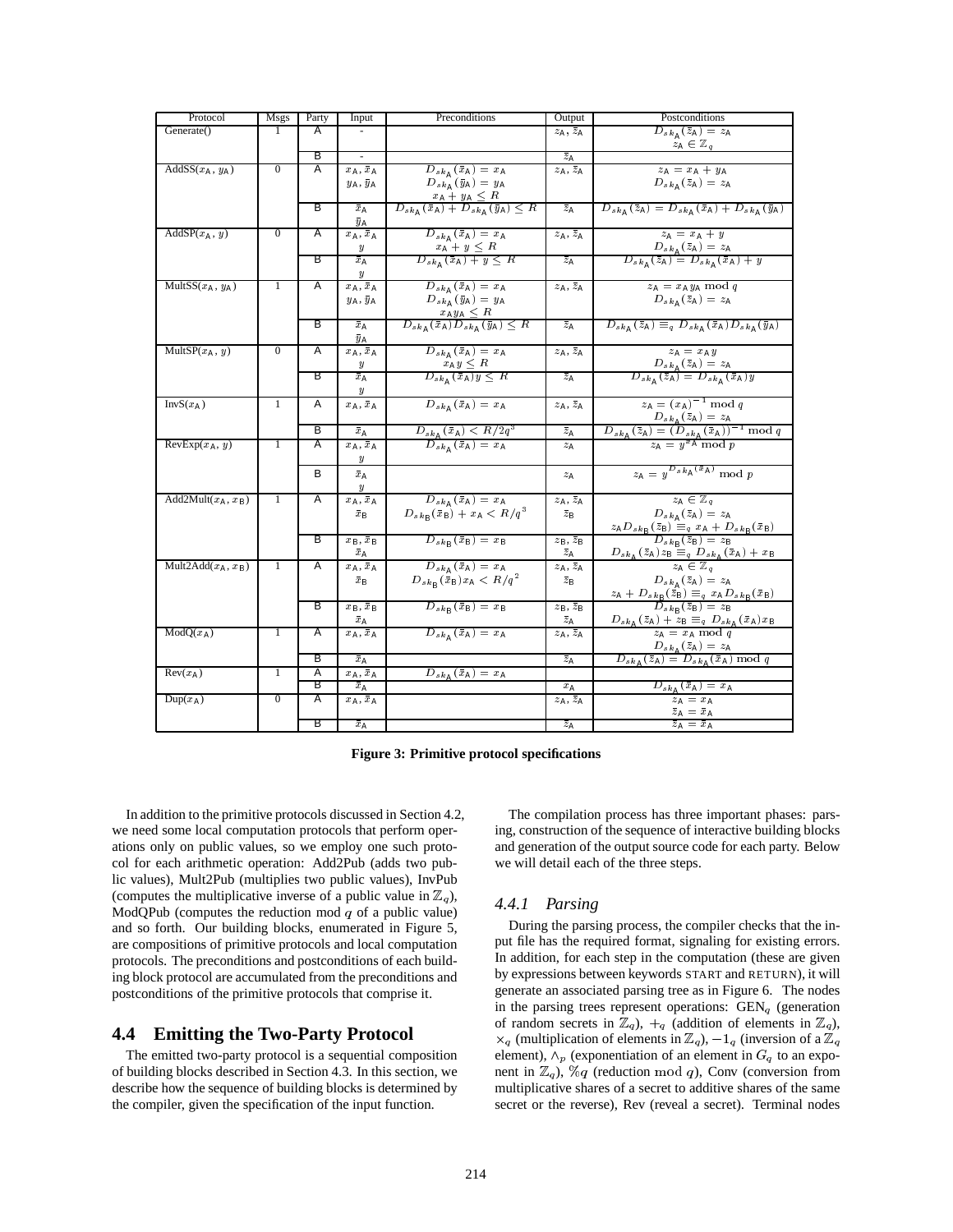| <b>Building block</b> | Description                 | Composition                                                  |
|-----------------------|-----------------------------|--------------------------------------------------------------|
| Generate              | Generates a random          | $z_{\text{A}} \leftarrow$ Generate()                         |
|                       | shared secret               | $z_{\rm B} \leftarrow$ Generate()                            |
| Add2Secrets           | Adds two<br>secrets         | $z_A \leftarrow \text{AddSS}(x_A, y_A)$                      |
|                       | additively<br>$(x, y)$ ,    | $z_{\rm B} \leftarrow \text{AddSS}(x_{\rm B}, y_{\rm B})$    |
|                       | shared                      |                                                              |
| AddSecretPub          | Adds a public value $(y)$   | $z_A \leftarrow \text{AddSP}(x_A, y)$                        |
|                       | and a secret additively     | $z_{\mathsf{R}} \leftarrow \text{Dup}(x_{\mathsf{R}})$       |
|                       | shared $(x)$                |                                                              |
| Mult2Secrets          | Multiplies two secrets      | $z_A \leftarrow \text{MultSS}(x_A, y_A)$                     |
|                       | $(x, y)$ multiplicatively   | $z_{\rm B} \leftarrow$ MultSS $(x_{\rm B}, y_{\rm B})$       |
|                       | shared                      |                                                              |
| MultSecretPub         | Multiplies a public         | $z_A \leftarrow \text{MultSP}(x_A, y)$                       |
|                       | value $(y)$ and a secret    | $z_{\rm B} \leftarrow \text{Dup}(x_{\rm B})$                 |
|                       | $(x)$ multiplicatively      |                                                              |
|                       | shared                      |                                                              |
| InvSecret             | Inverts a secret $(x)$ ,    | $z_A \leftarrow \text{InvS}(x_A)$                            |
|                       | multiplicatively shared     | $z_{\rm B} \leftarrow \text{InvS}(x_{\rm B})$                |
| RevealExp             | Generates $y^x \mod p$      | $z_A \leftarrow \text{RevExp}(x_A, y)$                       |
|                       | where $y$ is public and $x$ | $z_{\rm B} \leftarrow \text{RevExp}(x_{\rm B}, y)$           |
|                       | is an additively shared     | $z \leftarrow \text{Mult2Pub}(z_A, z_B)$                     |
| Add2Mult              | secret                      |                                                              |
|                       | Generates a multiplica-     | $\langle z_{\mathsf{A}}, z'_{\mathsf{B}} \rangle \leftarrow$ |
|                       | tive sharing of an addi-    | Add2Mult $(x_A, x_B)$                                        |
|                       | tively shared secret $(x)$  | $z_{\rm B} \leftarrow \text{ModQ}(z'_{\rm B})$               |
| Mult2Add              | Generates an additive       | $\langle z_{\mathsf{A}}, z'_{\mathsf{B}} \rangle \leftarrow$ |
|                       | sharing of a multiplica-    | Mult2Add $(x_A, x_B)$                                        |
|                       | tively shared secret $(x)$  | $z_{\rm B} \leftarrow \text{ModQ}(z'_{\rm B})$               |
| Mod <sub>0</sub>      | Reduces a secret mod $q$    | $z_{\mathbb{A}} \leftarrow \text{ModO}(x_{\mathbb{A}})$      |
|                       |                             | $z_{\rm B} \leftarrow \text{ModQ}(x_{\rm B})$                |
| RevealAdd             | Reveals a secret $(x)$ ad-  | $x_A \leftarrow \text{Rev}(x_A)$                             |
|                       | ditively shared             | $x_{\rm B} \leftarrow \text{Rev}(x_{\rm B})$                 |
|                       |                             | $x \leftarrow \text{Add2Pub}(x_A, x_B)$                      |
| RevealMult            | Reveals a secret $(x)$      | $x_A \leftarrow \text{Rev}(x_A)$                             |
|                       | multiplicatively shared     | $x_{\rm B} \leftarrow \text{Rev}(x_{\rm B})$                 |
|                       |                             | $x \leftarrow \text{Mult2Pub}(x_A, x_B)$                     |

**Figure 5: Building block protocols**

in the tree (leaves) are either input variables to the compiler or output variables of previous trees. Each node has one or two entering edges corresponding to the input of the building block the node represents and one leaving edge, corresponding to the output of the building block. The edges are labelled with the type of the corresponding variable: P (public), SM (secret shared multiplicatively) or SA (secret shared additively).

During the parsing phase, the compiler constructs a list of all secrets whose sharing type is unknown (it is not explicitly specified in the input file and it can not be determined from the execution of the protocol) and then for each possible assignment of sharing types to secrets, compute the number of convert protocols required in the protocol. Our compiler then chooses the assignment that minimizes the number of convert protocols, as the convert protocols are the most computationally expensive building blocks. This algorithm is exponential in the number of secrets considered, but this number is typically fairly small.

#### *4.4.2 Construction of building block sequence*

In the second phase, each arithmetic operation is replaced with the corresponding building block, e.g., addition with Add2Secrets, AddSecretPub or Add2Pub, depending on the type of operands. Convert protocols are inserted whenever secrets are not shared properly for subsequent building blocks. If the left hand side of an assignment is secret, but at the same time is part of the computation output, then a Reveal protocol must be executed. In addition, a ModQ protocol is executed whenever a share might exceed the range specified by a precondition of a subsequent building block. An example



#### **Figure 6: Parsing trees for generating a DSA signature**

for constructing the sequence of building blocks for the DSA signature scheme is given in Figure 6.

# *4.4.3 Generation of Java code*

In this phase, Java source code for A and B is automatically generated by our compiler, using the sequence of building block protocols determined previously. During the interactive execution of the protocol, the two parties can exchange messages of four types: PARAMS (one party sends the output of its computations to the other party), REQ-PROOF (a party requests a zero knowledge proof of correctness of a computation from the other party), PROOF (one party sends a zeroknowledge proof to the other party as a response to the REQ-PROOF message) and DONE (one party informs the other that it has finished the protocol). The model we adopt in the implementation is that of "pulling the proofs" (generating zero knowledge proofs on request) as opposed to the theoretical building blocks where proofs are generated immediately after each computation. We believe that this model can lead to optimizations in our protocol, by allowing aggregation of proofs and minimization of the number of interactions. We intend to experiment with this in future work.

# **5. SECURITY FOR TWO-PARTY SIG-NATURE SCHEMES**

The two-party protocols generated by our compiler preserve the security of the original input function to the compiler. The proofs of security are built on the simulatability property of the underlying building blocks (Theorem A.2 from Appendix A). The security of the two-party protocols additionally relies on the security of the encryption scheme used for the commitments of secret shares and on the security of the zero knowl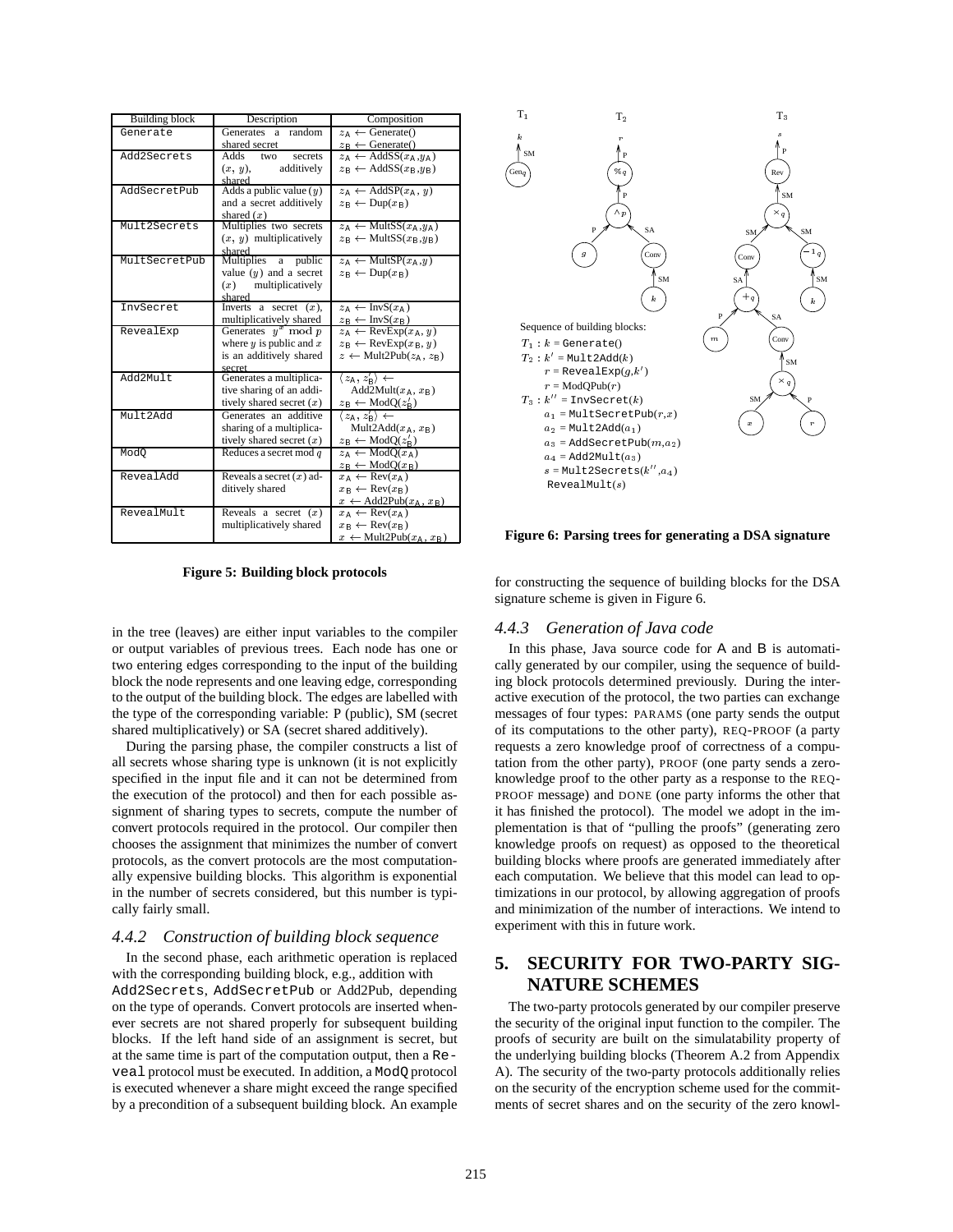edge proofs involved. In this section, we give an example of such a proof when the input function to the compiler is a signature scheme.

Let SIG be a generic signature scheme and S-SIG =  $P_1$  ||  $\cdots$  |  $P_n$  be our two-party protocol S-SIG for generating a signature (a sequential composition of  $n$  building blocks). In the security analysis of S-SIG, we require that SIG is secure against chosen message attack [19] and the encryption scheme  $\mathcal E$  is semantically secure [18]. We also require non-interactive zero-knowledge proofs, for which formal definitions can be found in [6, 12]. Informally, we remind the reader that a noninteractive zero-knowledge proof system for a language <sup>L</sup> is measured by its *soundness error* (the probability that a malicious prover convinces a verifier to accept a  $w \notin L$ ) and its *simulation error* (for any simulator holding  $w \in L$  and answering random oracle queries, the probability with which a verifier can distinguish the simulator from the real prover).

We consider two types of adversaries for S-SIG. An Acompromising adversary is a probabilistic polynomial-time adversary that is given the public key of SIG and access to the B oracle. The  $\bf{B}$  oracle can be queried by invoking *n* oracles:  $BQ<sup>T</sup>, \ldots, BQ<sup>n</sup>$ , where a query to the  $i<sup>th</sup>$  oracle,  $BQ<sup>t</sup>$ , corresponds to the execution of the  $P_i$  building block by B. The query to the  $BQ^1$  oracle must have as input the message m to be signed. An A-compromising adversary has access in addition to all the secret computation of A. A B-compromising adversary is defined analogously.

DEFINITION 5.1. *A two-party signature scheme is secure against an* A*-compromising adversary* <sup>A</sup> *if* <sup>A</sup> *has a negligible probability in outputting a pair*  $(m, \sigma)$  *such that*  $\sigma$  *is a valid signature for* <sup>m</sup> *and the message* <sup>m</sup> *was not sent to the* B *oracle in a* BQ1 *query.*

Below we state the security theorem of the S-SIG protocol against an A-compromising adversary. A similar definition of security of a two-party signature scheme against a Bcompromising adversary and a proof of security of S-SIG against this type of adversary could be given.

THEOREM 5.2. *If an* A*-compromising adversary forges a signature in the* S-SIG *scheme with non-negligible probability, then:*

- *1. There exists an attacker that forges a signature in* SIG *with non-negligible probability; or*
- *2. There exists an attacker that breaks the semantic security of* <sup>E</sup> *with non-negligible probability; or*
- *3. One of the zero knowledge proofs used in the* S-SIG *protocol has a non-negligible simulation error; or*
- *4. One of the zero knowledge proofs used in the* S-SIG *protocol has a non-negligible soundness error.*

The proof of the theorem is given in Appendix A.

# **6. PERFORMANCE RESULTS**

We implemented our compiler in Java. To optimize some of the expensive operations performed in our implementation (such as exponentiations or generation of random numbers) we used the gmp C library. In our system, A is a client of

| Scheme        | Signature                        | A (sec) | $B$ (sec) | sharing of $x$ |
|---------------|----------------------------------|---------|-----------|----------------|
| EGI.1         | $s \equiv a k^{-1}$<br>$m + xr)$ | 1.019   | 1.151     | additive       |
| <b>EG I.2</b> | $(m + kr)$<br>a x<br>$s =$       | 0.828   | 0.882     | multiplicative |
| EG I.3        | $s \equiv_a xr + km$             | 0.129   | 0.141     | additive       |
| <b>EG I.4</b> | $s \equiv_a xm + kr$             | 0.130   | 0.143     | additive       |
| EG I.5        | $s \equiv_a x^{-1}$<br>$x_m$     | 0.837   | 0.896     | multiplicative |
| <b>EG I.6</b> | $s \equiv_a k$<br>$x_m$          | 1.022   | 1.144     | additive       |

**Figure 7: Performance results**

server B. A initiates the communication and B responds to A's messages until a signature is generated. The client and server communicate through sockets.

We ran our implementation on a two-processor machine, each a 2.4 GHz Intel Xeon, and tested it on the various signature schemes proposed in [20]. Figure 7 shows the unoptimized computation time for both A and B for generating a two-party signature. The signature schemes used are the six basic types of signatures from [20]. All these schemes have the same key generation algorithm, they differ only in the signature generation and verification. Signature generation is of the form:  $k \leftarrow_R \mathbb{Z}_q$ ;  $r = g^k \mod p$ ;  $s = ...$ ; output  $(r, s)$ with different relations for the computation of s. The table shows the specific equation for s for each of the schemes and the verification relation. Scheme EG I.1 is a variant of DSA in which  $r$  is not reduced mod  $q$ .

As already mentioned in [20], types 3 and 4 are the most efficient schemes, as they do not require the computation of an inverse mod q. Our experiments confirm that this is also true for the two party case, types 3 and 4 being nearly an order of magnitude more efficient than the other four types.

For each of the types, we have generated two party protocols utilizing both additive and multiplicative sharing of the secret key  $x$ . An interesting observation is that the most efficient protocol for DSA is one in which  $x$  is shared additively, but the hand-tuned two-party DSA [22] employs a multiplicative sharing of x.

We are planning to explore future optimizations in our compiler, such as parallelizing computation or using pre-computed tables for exponentiations with the same base [23]. While we expect that the protocols generated by our compiler will not be as efficient as hand-tuned approaches, the performance results are already promising.

# **7. APPLICATIONS**

The initial focus of our compiler has been for transforming discrete-log based signature schemes and encryption schemes into secure two-party implementations. However, our compiler can be applied to a much broader range of applications that are also of interest. Here we list two such applications.

#### **7.1 Password hardening**

In [15], a *password hardening* protocol is described to enable a user to obtain a strong secret from a password  $\pi$  by interacting with a server (which does not learn the secret obtained). The protocol uses public primes p; q such that  $p = 2q + 1$ and a public function  $f$  that maps passwords to elements in  $\mathbb{Z}_q$ . The server initially selects a secret value d for the user, and the user interacts with the server using her password  $\pi$  to retrieve the stronger secret  $f(\pi)^d \mod p$  as follows: (i) The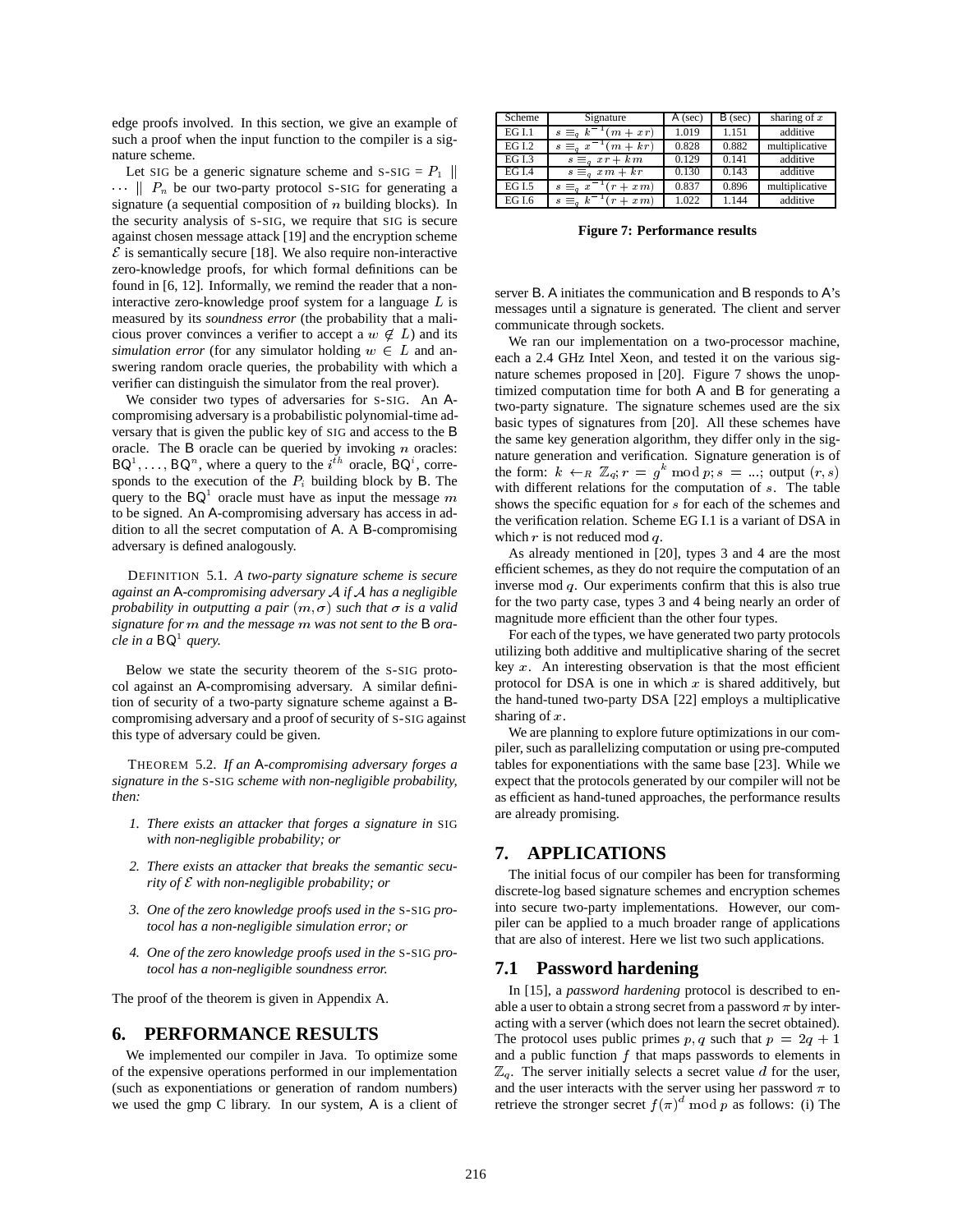user picks  $k \leftarrow_R \mathbb{Z}_q$ , computes  $r \leftarrow f(\pi)^k \mod p$  and sends it to the server; (ii) the server computes  $s \leftarrow r^d \mod p$  and sends it to the user; and (iii) the user computes  $s^k$  mod p, which is the strong secret.

The full paradigm proposed by [15] involves a client performing this password hardening protocol with multiple servers independently. An alternative that enables the service to be distributed transparently to the client (i.e., the client still communicates with only one server) would be to automatically implement a distributed server using our compiler, consisting of two servers that jointly compute s using shares of d. Client transparency is beneficial if the server must be distributed without changing legacy clients, for example.

# **7.2 Oblivious transfer**

Some oblivious transfer (OT) protocols (e.g., [2, 27]) can be transformed into distributed oblivious transfer protocols [26], using our compiler. The goal of a 1-out-of- $\overline{N}$  OT protocol is to allow a receiver  $R$  to retrieve one of  $N$  secrets from a sender  $S$  so that  $S$  does not learn which of the  $N$  secrets  $R$ retrieved and so that  $R$  receives only one of the  $N$  secrets (and learns no information about the others). In a distributed OT protocol, the sender is distributed into multiple senders and each of them holds shares of the secrets. Our compiler enables the distribution of  $S$  into two senders automatically for the protocols mentioned above.

### **8. CONCLUSIONS**

We have described the construction of a compiler that automatically generates two-party computation protocols starting from the specification of a computation involving one or more secret values. The two-party protocol is generated by composing building blocks for the fundamental arithmetic operations: addition, multiplication, exponentiation, inversion, modular reduction. Each building block protocol consists of two or more primitive protocols, that intuitively are "one-way" protocols (are initiated by one of the parties and the initiator can transmit at most one message to the receiver). As future work, we would like to explore further methods of combining directly the primitive protocols, parallelizing the computation.

The two-party protocols generated by our compiler are simulatable. This property allows us to prove that the security of the input function to the compiler is preserved by our twoparty protocol against arbitrary misbehavior of either party. The security of the two-party protocol additionally relies on the security of the encryption scheme used for the commitments of secret shares and on the security of the zero knowledge proofs involved. For illustration, in Appendix A we show a proof of security in the case when the input function is a signature scheme. There are also other applications of our compiler in the context of protocols that require a trusted third party or trusted server (e.g. key distribution, fair exchange, key retrieval). The trusted party could be replaced by two parties, eliminating the single point of failure.

# **9. ACKNOWLEDGEMENTS**

We would like to thank Ke Yang for his helpful comments and discussions.

# **10. REFERENCES**

- [1] B. Barak, A. Herzberg, D. Naor, and E. Shai. The proactive security toolkit and applications. In *Proc. 6th ACM Conf. Computer and Communications Security*, pp. 18–27, Nov. 1999.
- [2] M. Bellare, S. Micali. Non-interactive oblivious transfer and applications. In *Proc. CRYPTO '89*, 1989.
- [3] M. Bellare, R. Sandhu. The security of practical two-party RSA signature schemes. 2001.
- [4] M. Bellare and P. Rogaway. Random oracles are practical: A paradigm for designing efficient protocols. In *Proc.* 1<sup>st</sup> ACM Conf. Computer and Communications *Security*, pp. 62–73, Nov. 1993.
- [5] J. Benaloh. Dense probabilistic encryption. In *Workshop on Selected Areas of Cryptography*, pp. 120–128, 1994.
- [6] M. Blum, A. DeSantis, S. Micali, and G. Persiano. Noninteractive zero-knowledge. *SIAM Journal of Computing* 20(6):1084–1118, 1991.
- [7] M. Bellare, A. Desai, D. Pointcheval, and P. Rogaway. Relations among notions of security for public-key encryption systems. In *Proc. CRYPTO '98* (LNCS 1462), 1998.
- [8] D. Boneh, X. Ding, G. Tsudik, and M. Wong. A method for fast revocation of public key certificates and security capabilities. In *Proc. 10th USENIX Security Symposium*, Aug. 2001.
- [9] C. Boyd. Digital multisignatures. In H. J. Beker and F. C. Piper, editors, *Cryptography and Coding*, pp. 241–246. Clarendon Press, 1986.
- [10] R. Cramer and V. Shoup. A practical public key cryptosystem provably secure against adaptive chosen ciphertext attack. In *CRYPTO '98*, 1998.
- [11] R. Cramer and V. Shoup. Signature schemes based on the strong RSA assumption. *ACM Transactions on Information and System Security* 3(3):161–185, 2000.
- [12] A. De Santis, G. Di Crescenzo, R. Ostrovsky, G. Persiano, and A. Sahai. Robust non-interactive zero knowledge. In *Proc. CRYPTO 2001* (LNCS 2139), pp. 566–598, 2001.
- [13] Y. Desmedt. Society and group oriented cryptography: a new concept. In *Proc. CRYPTO '87* (LNCS 293), pp. 120–127, 1987.
- [14] Y. Desmedt and Y. Frankel. Threshold cryptosystems. In *Proc. CRYPTO '89* (LNCS 435), pp. 307–315, 1989.
- [15] W. Ford, B. Kaliski. Server-assisted generation of a strong secret from a password. In *Proc. 5th International Workshop on Enterprise Security*, 2000.
- [16] R. Ganesan. Yaksha: Augmenting Kerberos with public key cryptography. In *Proc. 1995 ISOC Network and Distributed System Security Symposium*, Feb. 1995.
- [17] R. Gennaro, S. Jarecki, H. Krawczyk, and T. Rabin. Robust threshold DSS signatures. In *Proc. EUROCRYPT '96* (LNCS 1070), pp. 354–371, 1996.
- [18] S. Goldwasser and S. Micali. Probabilistic encryption. *Journal of Computer and System Sciences* 28:270–299, 1984.
- [19] S. Goldwasser, S. Micali and R. L. Rivest. A digital signature scheme secure against adaptive chosen-message attacks. *SIAM Journal of Computing*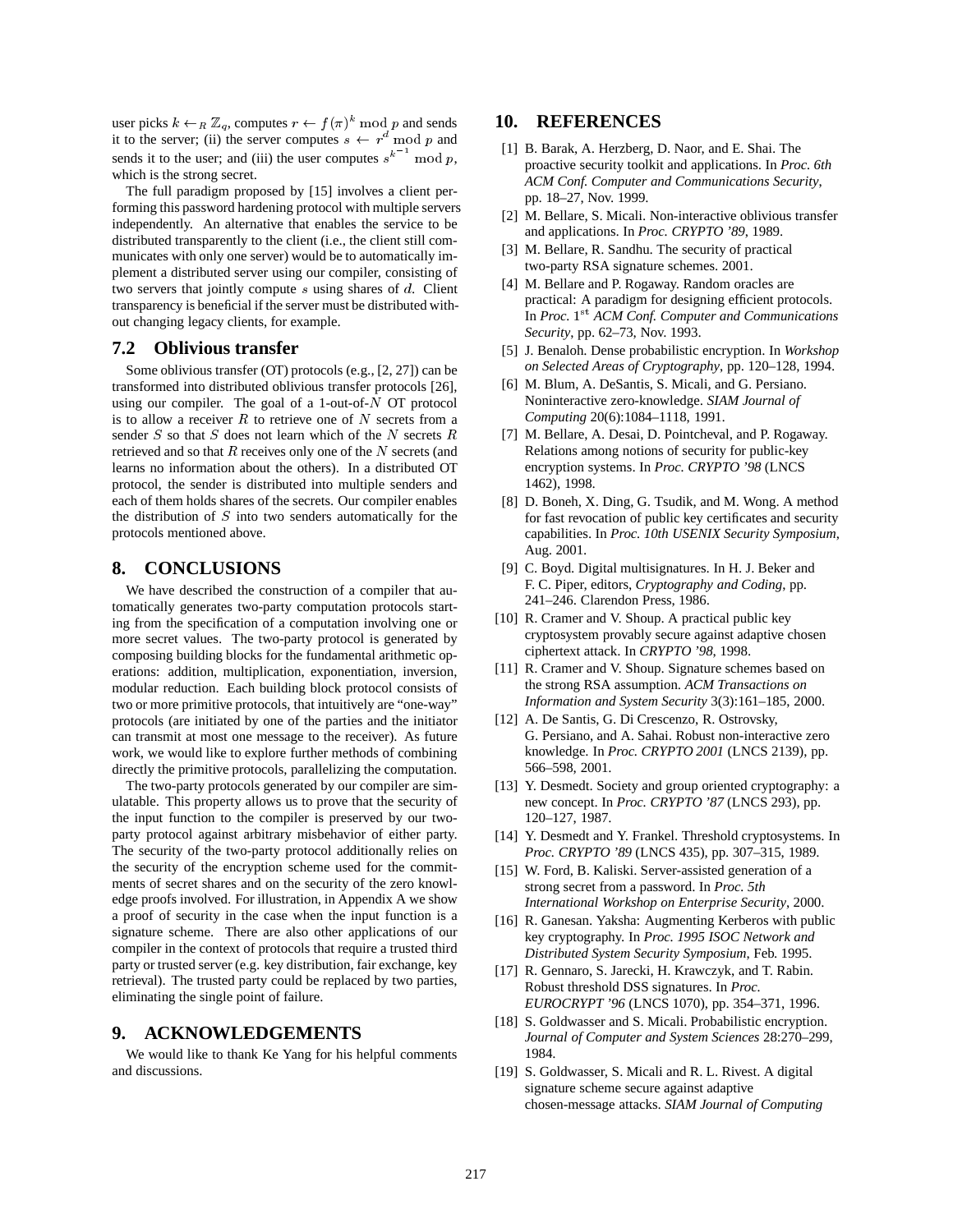17(2):281-308, Apr. 1988.

- [20] P. Horster, H. Petersen, and M. Michels. Meta-ElGamal signature schemes. In *Proc. 2nd ACM Conf. Computer and Communications Security*, pp. 96–107, Nov. 1994.
- [21] P. MacKenzie and M. K. Reiter. Networked cryptographic devices resilient to capture. DIMACS Technical Report 2001-19, May 2001. Extended abstract in *2001 IEEE Symposium on Security and Privacy*, May 2001.
- [22] P. MacKenzie and M. K. Reiter. Two-party generation of DSA Signatures. In *Proc. CRYPTO 2001* (LNCS 2139), Aug. 2001.
- [23] A. Menezes, P. van Oorschot, S. Vanstone. *Handbook of Applied Cryptography*. CRC Press, 1996.
- [24] D. Naccache and J. Stern. A new public-key cryptosystem. In *Proc. EUROCRYPT '97* (LNCS 1233), pp. 27–36, 1997.
- [25] A. Nicolosi, M. Krohn, Y. Dodis, D. Mazieres. Proactive two-party signatures for user authentication. In *Proc. 10th ISOC Network and Distributed System Security Symposium*, Feb. 2003.
- [26] M. Naor, B. Pinkas. Distributed oblivious transfer. In *Proc. ASIACRYPT 2000*, Dec. 2000.
- [27] M. Naor, B. Pinkas. Efficient oblivious transfer protocols. In *Proc. SODA 2001*, Jan. 2001.
- [28] T. Okamoto and S. Uchiyama. A new public-key cryptosystem, as secure as factoring. In *Proc. EUROCRYPT '98* (LNCS 1403), pp. 308–318, 1998.
- [29] P. Paillier. Public-key cryptosystems based on composite degree residuosity classes. In *Proc. EUROCRYPT '99* (LNCS 1592), pp. 223–238, 1999.
- [30] M. Reiter, M. Franklin, J. Lacy, R. Wright. The  $\Omega$  key management service. *Journal of Computer Security* 4(4):267–297, 1996.
- [31] R. L. Rivest, A. Shamir, and L. Adleman. A method for obtaining digital signatures and public-key cryptosystems. *Communications of the ACM* 21(2):120–126, Feb. 1978.
- [32] A. Shamir. How to share a secret. *Communications of the ACM* 22, 1979.
- [33] D. Song, A. Perrig and D. Phan. AGVI Automatic generation, verification, and implementation of security protocols. In *Proc. 13th Conference on Computer Aided Verification*, July 2001.
- [34] T. Wu, M. Malkin, D. Boneh. Building intrusion tolerant applications. In *Proc. 8th USENIX Security Symposium*, pp. 79-91, Aug. 1999.
- [35] A. Yao. Protocols for secure computation. In *Proc. 23 IEEE Symposium on Foundations of Computer Science*, pp. 160–164, 1982.
- [36] L. Zhou, F. Schneider, R. van Renesse. COCA: A secure distributed on-line certification authority. In *ACM Transactions on Computer Systems* 20(4), Nov. 2002.

# **APPENDIX**

# **A. SIMULATABILITY OF THE BUILD-ING BLOCK PROTOCOLS**

In defining simulatability of a two-party building block protocol, we consider two cases, depending on the output parameter of the protocol being secret or public.

DEFINITION A.1. *(Simulatability for Building Block Protocols with Secret Output) Let*  $P = P_1 \parallel P_2 \parallel \ldots P_i$  *be a composition of* <sup>i</sup> *building block protocols. The last building block protocol* Pi *with secret output is simulatable if given* an adversary  $A=(A_1, A_2)$  that compromises one of the par*ties* C*, there exists a simulator* SIMU *for the uncompromised party* U *such that:*  $Dist_i^{\mathcal{A}}(U, SIM_U) = Pr(EXP_{\mathcal{A},1}^{\text{ind-sr}} = 1)$  –  $Pr(EXP_{A,0}^{\text{ind-sr}} = 1)$  *is negligible, where:* 

$$
\begin{array}{l}\n\text{EXP}_{\mathcal{A},b}^{\text{ind-sr}}: \\
(\text{S}_u, \text{S}_c, \text{P}_s) \leftarrow I(1^{\kappa}) \\
z \leftarrow A_1^{\text{U}(\text{S}_u, \text{S}_c, \text{P}_s)}(1^{\kappa}, \text{S}_c, \text{P}_s) \\
b' \leftarrow A_2^{LR(\text{S}_u, \text{S}_c, \text{P}_s, L, b)}(z) \\
\text{output } b'\n\end{array}
$$

Here  $S_u$  denotes the secret parameters of the uncompro*mised party* U, S<sub>c</sub> *the secrets of the corrupted party* C,  $P_s$ *the public parameters of the system, the security parameter, I* the initialization algorithm;  $U(S_u, S_c, P_s)$  *is an oracle that given* Su; Sc; P<sup>s</sup> *executes the uncompromised party in the protocol* P *up to building block*  $P_{i-1}$ *, z is the state of the adversary and* L *is a list of commitments produced by calls to the* U *oracle; the oracle LR is defined as*  $LR(s_u, s_c, P_s, L, b)$  =  $U_{P_i}(S_u, S_c, P_s, L)$  *if*  $b = 0$  ( $U_{P_i}$  *is the execution of the uncompromised party in building block*  $P_i$ *), and*  $LR(S_u, S_c, P_s)$  $(L, b) = \text{SIM}_{U, P_i}(S_c, P_s, L)$  *if*  $b = 1$  *(SIM<sub>U,Pi</sub> is the simulation of the uncompromised party in building block*  $P_i$ *).* 

The definition of simulatability for building block protocols with public output is similar to this definition, with the only difference that the simulator  $SIM_U$  is also given as input the public output of the protocol.

*Notation.* Consider a protocol  $P = P_1 \parallel P_2 \parallel \ldots P_i$ . Throughout the rest of the paper we use the following notation: SIMERR $\Pi_{iB}$  is the simulation error of proof  $\Pi_{iB}$  used in the B protocol from  $P_i$ ;  $w_{iA}$  denotes the set of A's commitments of its secret shares from protocol  $P_i$ ; SERR $_{\Pi_{iA}}(w_i)$  is the soundness error of the proof  $\Pi_{iA}$  used in the A protocol from  $P_i$ ; SIM $_{\Pi_{iB}}$  is the simulator for the proof  $\Pi_{iB}$ ; Adv $_{\mathcal{E}}(\mathcal{A})$ is the advantage of  $A$  for the encryption scheme  $E$ , as defined in [7, Property IND-CPA]. B' denotes the protocol B, except that in addition to checking all the zero knowledge proofs generated by A, it decrypts A's commitments (having access to A's secret key) and checks explicitly the predicates of the zero knowledge proofs.

The general simulatability theorem for an A-compromising forger is given below (the theorem for a B-compromising forger is similar to this).

THEOREM A.2. *Let* <sup>A</sup> *be an* A*-compromising attacker for*  $P = P_1 \parallel \cdots \parallel P_i$ . Then there is a simulation SIM-B of the B *protocol in* <sup>P</sup> *and a distinguisher algorithm* <sup>D</sup> *such that:*